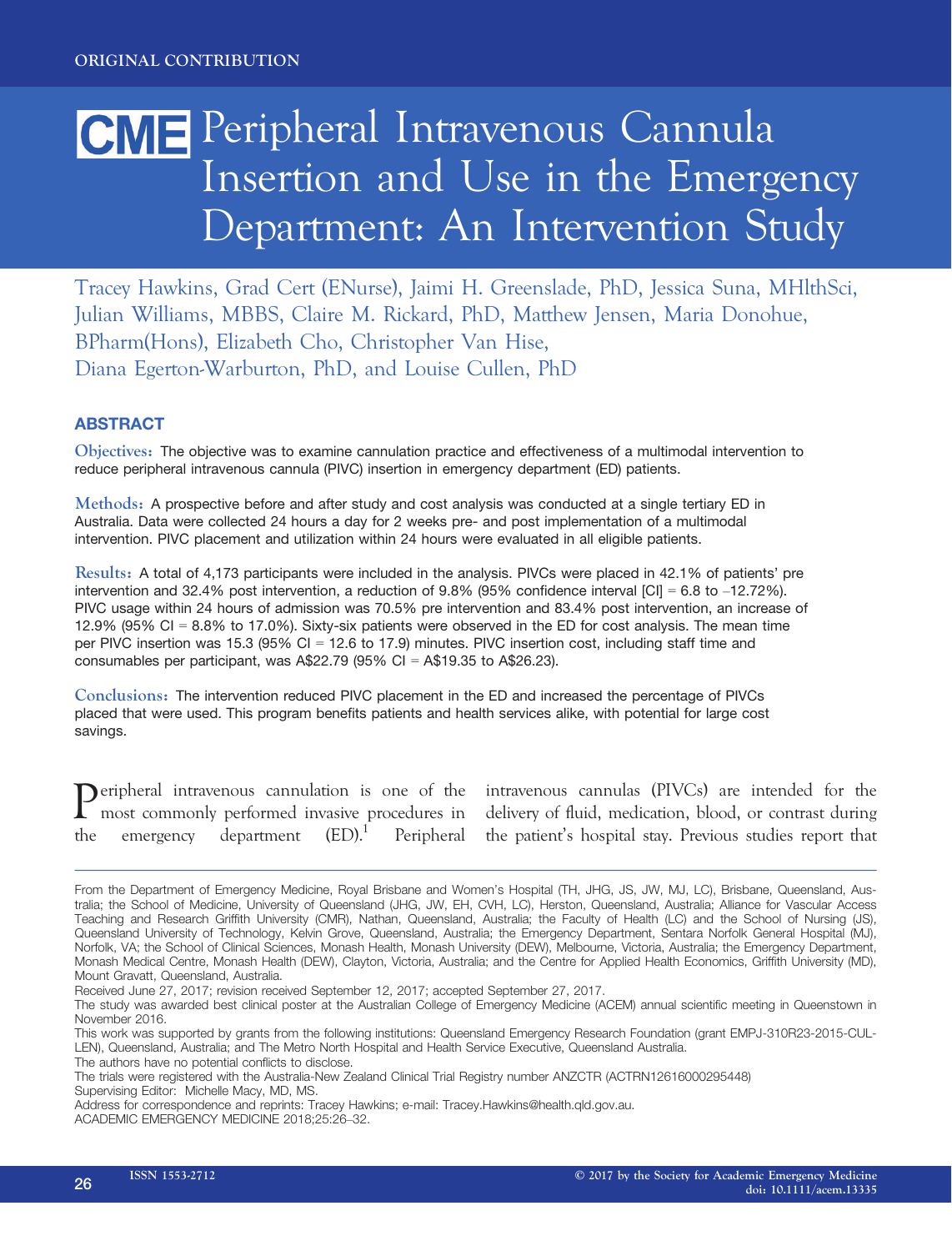while many patients presenting to ED receive a  $PIVC<sub>1</sub><sup>2</sup>$  half the PIVCs inserted in the ED are not used<sup>3–7</sup> or are used only for a secondary purpose such as for collection of pathology samples.<sup>8</sup> Potential reasons for unused PIVCs include insertion being part of the "cultural" norm and PIVCs placed "just-in-case" rather than for a specific clinical indication.

Reducing the number of unnecessary PIVCs is important; insertion can be painful for patients, consumes staff time, costs money, and poses a risk of serious infection. $9-12$  The most serious complication of PIVC placement is infection with Staphylococcus aureus bacteremia (SAB). PIVC-related SAB represents as much as 25% of all health care–associated SAB episodes.11,13

Quality improvement projects to reduce unnecessary placement of PIVCs in the wards have reduced insertions by 13% to  $40\%$ .<sup>14,15</sup> In the prehospital setting, an education intervention also reported improvements.<sup>16</sup> Promising results have been identified in a recent small study in the ED, which demonstrated the potential for a multimodal education program to improve appropriate PIVC insertion and utilization in this setting. $^{2}$ 

No accepted guidelines currently exist that identify when PIVCs are required in an emergency setting.<sup>17</sup> Researchers from Monash University suggest that the most practical guide for PIVC insertion should be when a clinician believes it is 80% likely to be used.<sup>17</sup>

The aim of our study was to compare PIVC placement and usage in an emergency setting before and after an educational intervention designed to improve appropriate use of PIVCs. Our hypothesis was that an education program designed to prompt clinical staff to be 80% sure PIVC will be used prior to insertion would decrease insertion and increase percentage of placed PIVC that are used.

#### **METHODS**

#### Study Design

This was a before-and-after study assessing PIVC insertion and usage before and after a multimodal intervention. Prior to study commencement ethical approval was granted by the local Hospital Human Research Ethics Committee.

#### Study Setting and Population

The study was conducted between February and June 2016 in a metropolitan tertiary ED in Australia, with an annual presentation rate of 75,000 cases. Patients were eligible if they presented to the ED and were aged  $> 18$  years. Patients were excluded if they were triage category 1, had a PIVC inserted by ambulance services, or were transferred from another hospital.

#### Study Protocol

Data were collected over a 12-day period prior to the intervention and a 12.5-day period post intervention. Post intervention data were collected 1 month after the intervention concluded to allow for transition and implementation of the educational message. Research staff collected data prospectively 24 hours per day for both periods, with all eligible patients observed for 24 hours or until discharged. Standardized case report forms were used for data including demographics, cannula insertion and utilization, patient disposition, and diagnostic category. If cannula use was not evident during the ED phase of patient care, the electronic medical record was interrogated. A used PIVC was defined as one with evidence of intravenous drug, contrast, fluid, or blood product administration. An unused PIVC was defined as a cannula that was inserted and not used either prior to discharge or within 24 hours of presentation to the ED.

An additional random sample of patients was observed during PIVC insertion for cost analysis between the pre- and post intervention periods. For each PIVC insertion, the time taken, number of attempts, equipment used, and the staff classification were recorded. Staff time was calculated at 1-minute intervals. Staff time was valued at the fixed industrial award wages in Queensland, Australia, at the time of the study (June 2016), using the middle pay grade for the staff involved. The equipment used was valued using negotiated hospital supply contract rates (2016) from the perspective of Queensland Health, Australia. The average cost per PIVC insertion comprised the average cost of equipment and staff time.

#### Intervention

The 10-week intervention, termed CREDIT (Cannulation Rates in Emergency Department Intervention Trial) commenced in March 2016. The post intervention data collection phase occurred 4 weeks after the intervention. The multimodal intervention included: 1) education and training, 2) change champions and advertising, and 3) surveillance and feedback. The intervention targeted all medical and nursing staff within the ED.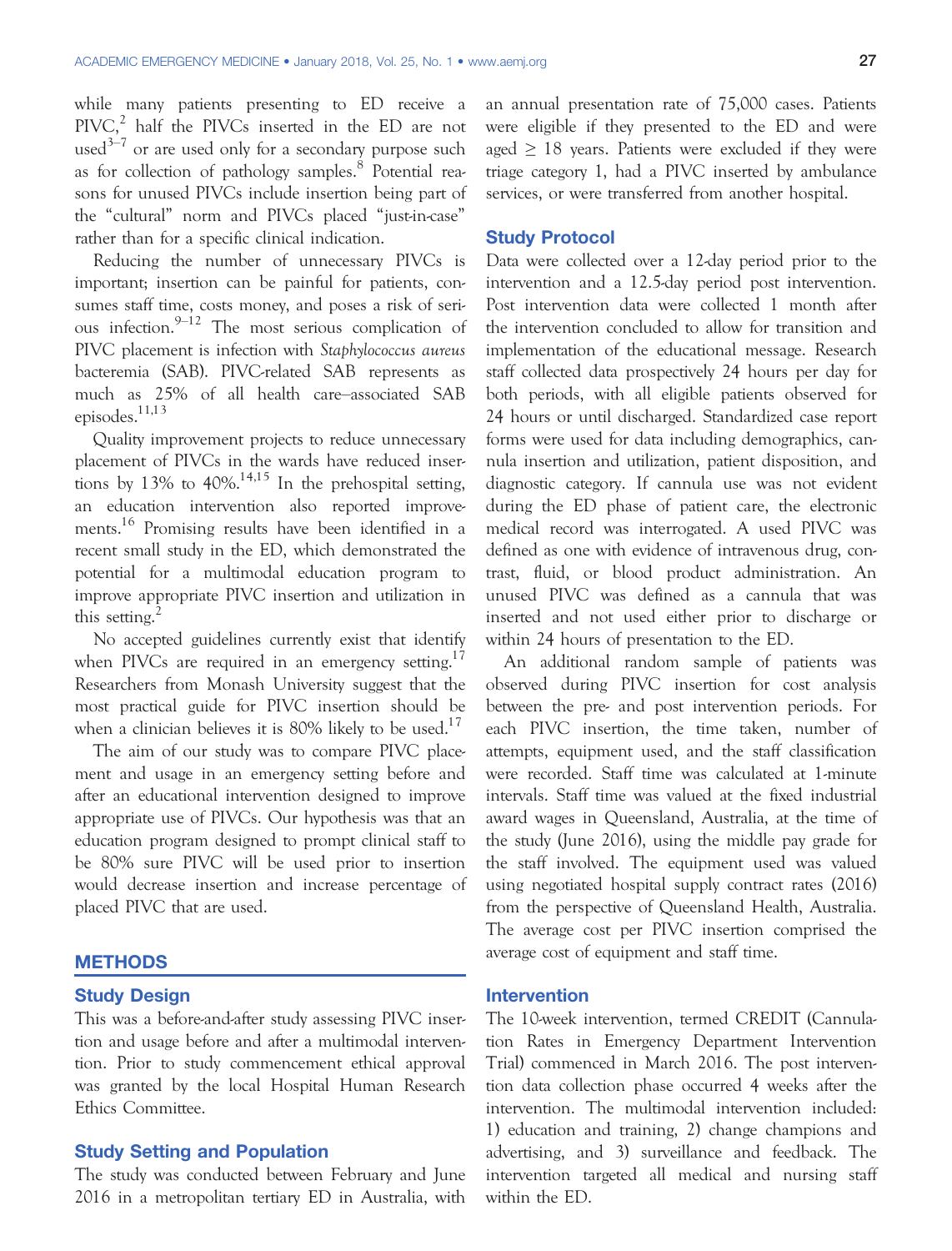The education component comprised clinical nurse and ED consultant physician–led training to educate staff on PIVC risks, placement, and care. The key message prompted clinicians to think critically and empowered them to place a PIVC only if they believed it was 80% likely the hemodynamically stable patient would require a PIVC within the next 24 hours for medications, fluids, contrast, or blood product administration. The "80% sure" criteria was adopted from research conducted at Monash University Hospital, described as a simple and effective trigger to prompt clinical decision making regarding the need for PIVC placement in the  $ED^{17,18}$  Clinicians were asked to consider the risk of PIVC and whether risk of PIVC placement outweighed the benefit. The use of venepuncture for phlebotomy as a procedure separate to cannula insertion was encouraged as this is policy within the institution. During the intervention minimal emphasis was placed on taking a moment to consider if the patient would benefit from oral analgesia/ fluids or antiemetics. No suggested alternatives were given. The intervention did not attempt to change the therapies applied currently in the ED. The focus was on the idle cannula or the cannula only used for pathology collection.

Posters with the 80% logo and "PIVC are you sure?" were displayed in all clinical areas in the ED. Champions were recruited to disseminate the message over all shifts and disciplines. They were identified from a group of existing medical and nursing staff of varying seniority that assisted with the delivery of education in scheduled training time. While working clinical shifts the champions wore shirts bearing the CREDIT insignia and the question "are you 80% sure?" (Figure 1). The shirt enabled staff to promote the 80% message in the clinical area and aided in maintaining the momentum of the intervention.

## Data Analysis

This study aimed to estimate PIVC insertion and use with high precision and detect a reduction in rates of placed and unused cannulas. Based on local audit findings we estimated that 65% of our ED patients have a cannula placed. Prior research has shown that 50% of PIVC are unused.<sup>3</sup> To obtain precision of  $3\%$ and confidence level of 95%, we required 972 patients in each of the pre- and post intervention periods to estimate the proportion inserted and 1,068 patients in each of the pre- and post intervention periods with cannula placed to estimate the proportion unused



Figure 1. Credit shirt.

(1,644 patients overall in each time period if 65% have a PIVC placed). To detect a reduction in rates of placed PIVC by 15%, a sample size of 480 cannulated patients (240 patients pre- and 240 patients post intervention) would achieve power of 90% at a significance level of 0.05. We sought to obtain a sample size of 3,288 (1,644 in each period) to achieve adequate power for all aims of this study.

Data were analyzed using Stata version 14 (Stata-Corp). Baseline characteristics of the cohort were reported by participant group (pre- or post intervention). The proportion of patients with PIVC inserted and the proportion of patients with unused PIVC were calculated for each participant group. In both instances, the difference between the group proportions and the 95% confidence interval (CI) of the difference was reported. As patients could have multiple admissions during the study period, the 95% CI of the difference was adjusted for nonindependence using clustered robust standard errors. PIVC insertion status was unknown for five patients, with an additional two patients having unknown usage. Such patients were removed from the analyses examining insertion rates and usage, respectively.

An interrupted time-series analysis (or segmented regression analyses) was employed to identify whether there was a quantitative change in PIVC insertion after the implementation of the intervention, or whether there was a gradual change in rates across the data collection period, potentially due to a Hawthorne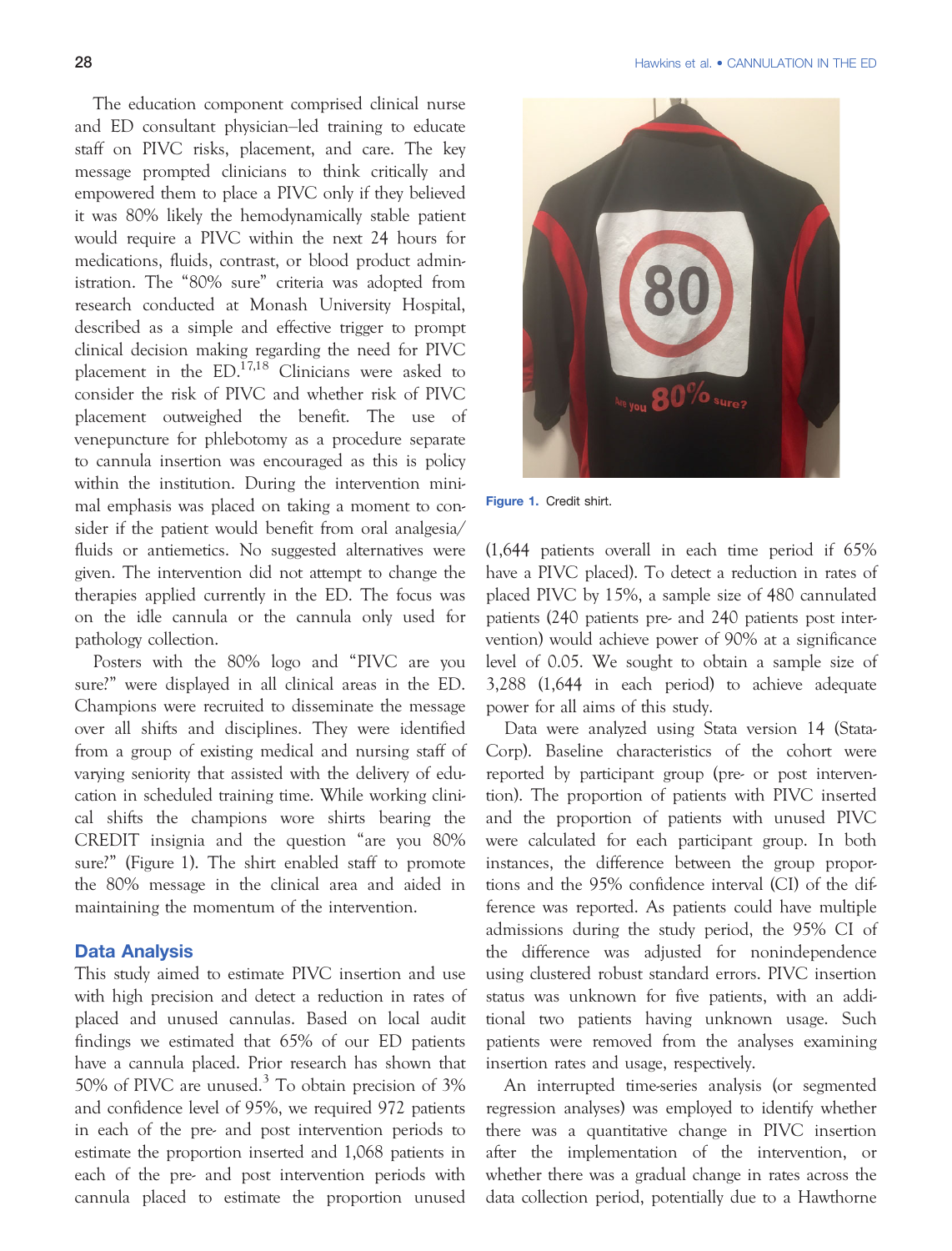effect. There was no change indicative of the Hawthorne effect; the analysis revealed that there was a decrease in PIVC insertion seen only in post intervention data. The results of this analysis are not presented in this paper; however, they are available upon request.

#### Cost Analysis

The economic evaluation was a within-trial cost analysis using Queensland Health costs. The number of ED presentations in the post intervention period was multiplied by the difference in PIVC insertion rates pre- and post intervention. This provided an estimate of the number of PIVCs avoided. This was multiplied by the average cost per PIVC. In estimating the 95% CIs, the number of avoided PIVCs and the cost per PIVC were assumed to be independent.

Missing data were assumed to be missing at random and excluded from the cost analysis. One thousand bootstrapped samples were used to estimate uncertainty in the cost and staff time estimates. All costs are presented in Australian dollars.

#### RESULTS

There were 5,347 presentations to the ED during the data collection period. A total of 1,174 were excluded (Figure 2) leaving data for 4,173 presentations. There were 746 patients who had multiple presentations during the study period. Baseline characteristics of the pre- and post intervention samples were similar (Table 1).

Peripheral intravenous cannulas were inserted in 869 (42.1%) of the pre intervention cohort and 682 (32.4%) of the post intervention cohort, a difference of  $-9.8\%$  (95% CI =  $-12.7$  to  $-6.8\%$ ). A total of 585/868 (67.4%) of pre intervention and 541/681 (79.4%) of post intervention PIVCs were used within the ED, equating to a difference of 12.0% (95%  $CI =$ 8.7% to 17.0%). PIVCs were used within 24 hours of admission (either ED or inpatient ward) for 612 (70.4%) and 568 (83.4%) of patients in the pre- and postintervention groups respectively (Table 2) , a difference of 12.86% (95% CI = 8.7% to 17.0%).

We recorded health care resource utilization data for 66 patients. Overall, 58 patients had a PIVC inserted successfully. Eight patients were excluded, one refused after four attempts, two were deemed not to require a PIVC (after one and three attempts, respectively), and five patients had missing time data. Thirtyone percent of patients needed more than one attempt to be successful. The average time per PIVC insertion was 15.3 minutes (95% CI = 12.6 to 17.9 minutes). In the 69% of patients with a successful first attempt, the average time was 10.9 minutes  $(95\% \text{ CI} = 9.8 \text{ to }$ 12.0 minutes). The average equipment cost was A \$6.53 (95% CI = \$5.98 to \$7.07) per patient. The average cost of staff time was  $A$16.26 (95\% \text{ CI} =$ \$13.10 to \$19.42) per patient. Total average cost was A\$22.79 (95% CI= \$19.35 to \$26.23) per patient (Data Supplement S1, available as supporting information in the online version of this paper, which is available at [http://onlinelibrary.wiley.com/doi/10.1111/ace](http://onlinelibrary.wiley.com/doi/10.1111/acem.13335/full) [m.13335/full\)](http://onlinelibrary.wiley.com/doi/10.1111/acem.13335/full). The costs associated with the education program were minimal as it was delivered in regular training time and reinforced in the clinical area with opportunistic short sessions. Shirt and poster printing and supply costs were A\$527.

Based on the observed reduction in PIVC insertion rates of 9.8% (95% CI = 6.8% to 12.7%), this would equate to 207 (95%  $CI = 143$  to 268) PIVC insertions avoided in the post intervention period. At the average cost of A\$22.79 (95% CI =  $$19.35$  to \$26.23) this would result in a saving of A\$4,718 (95% CI = \$3,126 to \$6,309) over the 2-week post intervention trial period (Table 3).

#### **DISCUSSION**

The multimodal intervention empowered staff to appraise critically the requirement for PIVC placement and resulted in significant reduction in PIVC insertion, with a corresponding increase in PIVC usage. The campaign is a simple cost-saving intervention that can be conducted using minimal additional resources outside of existing department education.

We found that PIVC placement was reduced by 9.8% after the intervention. This finding is consistent with prior research in a ward and prehospital setting.<sup>14–16</sup> One previous ED study utilized data from 300 patients to examine the effect of system changes including stickers for documentation of PIVC insertion and removal stickers, new venepuncture devices, changing the intravenous trolley layout, and an educational campaign.<sup>2</sup> Similar to our research, this study found a reduction in PIVC placement following the intervention. However, these investigators did not find a corresponding increase in PIVC usage post intervention. Several potential explanations exist for the findings. A small sample size, unstable estimates, and low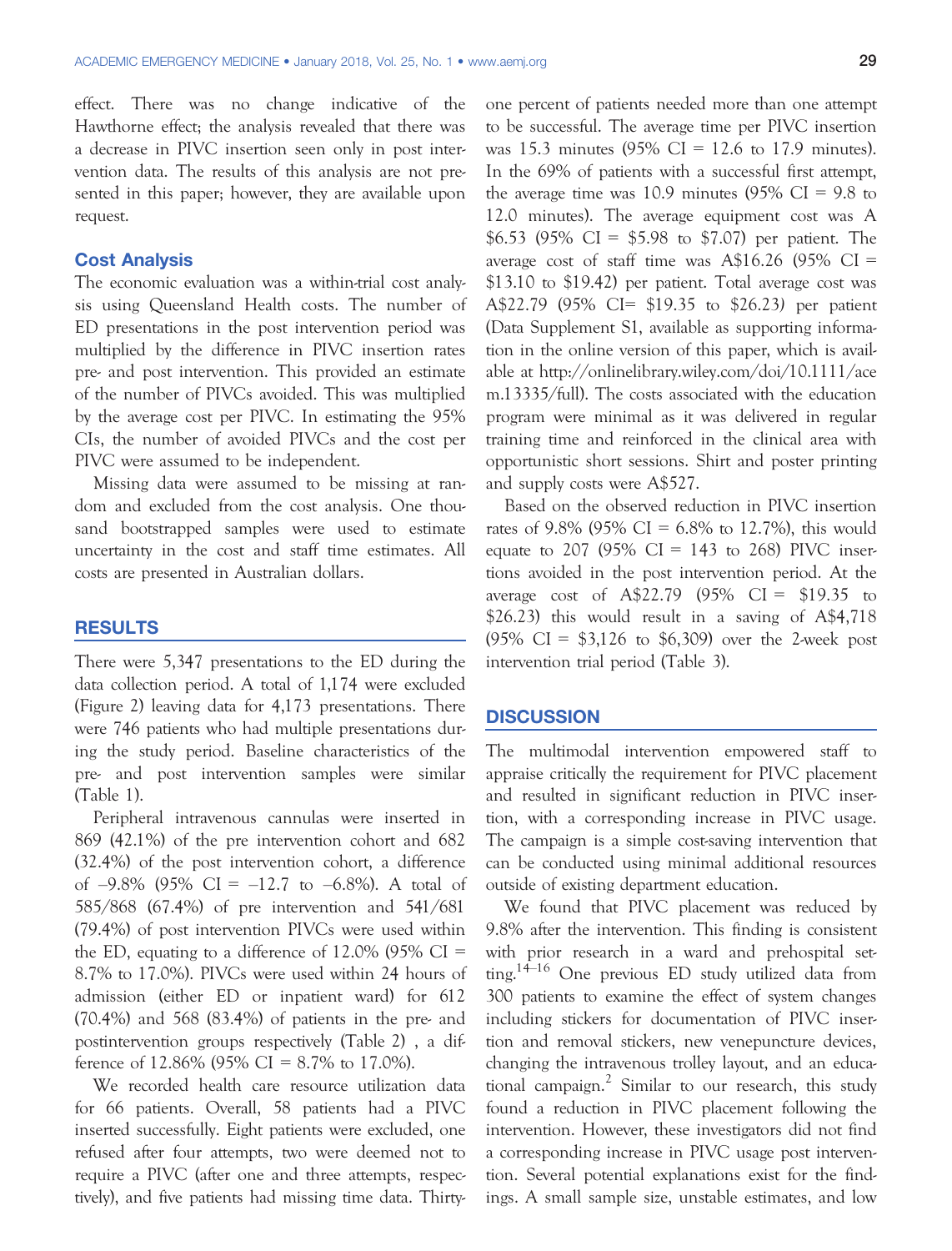

Figure 2. Flow diagram. PIVC = peripheral intravenous cannula.

| Table 1 |                                                                   |  |  |  |
|---------|-------------------------------------------------------------------|--|--|--|
|         | Baseline Characteristics of the Pre- and Post intervention Groups |  |  |  |

|                       | Preintervention<br>$(n = 2,063)$ | Postintervention<br>$(n = 2, 110)$ |
|-----------------------|----------------------------------|------------------------------------|
| Age (y), median (IQR) | $37(27-53)$                      | $37(26 - 55)$                      |
| Male sex, $n$ $(\%)$  | 1,036 (50.2)                     | 1,024 (48.5)                       |
| Triage category*      |                                  |                                    |
| $\overline{2}$        | 222 (10.8)                       | 200(9.5)                           |
| 3                     | 755 (36.6)                       | 820 (38.9)                         |
| $\overline{4}$        | 821 (39.8)                       | 885 (41.9)                         |
| 5                     | 264 (12.8)                       | 205(9.7)                           |
| Arrival by ambulance  | 694 (33.6)                       | 638 (30.2)                         |

\*One patient had missing data for triage category

power may have precluded the detection of an effect. The intervention differed in its focus on environment change rather than an education and cultural change

#### Table 2

PIVC Use With the ED or Within 24 Hours of Admission

|                            | Preintervention<br>$(n = 612)$ | Postintervention<br>$(n = 568)$ |
|----------------------------|--------------------------------|---------------------------------|
| Administration of fluid    | 434 (70.9)                     | 392 (69.0)                      |
| Administration of drugs    | 446 (72.9)                     | 428 (75.4)                      |
| Administration of blood    | 13(2.1)                        | 27(4.8)                         |
| Administration of contrast | 49 (8.0)                       | 57 (10.0)                       |

Data are reported as  $n$  (%).

PIVC could be used for more than one purpose so numbers do not add to total.

PIVC = peripheral intravenous cannula.

promoting critical thinking to support behavioral change.

In our study we identified between 42% (pre) and 32% (post) of patients had a PIVC inserted and of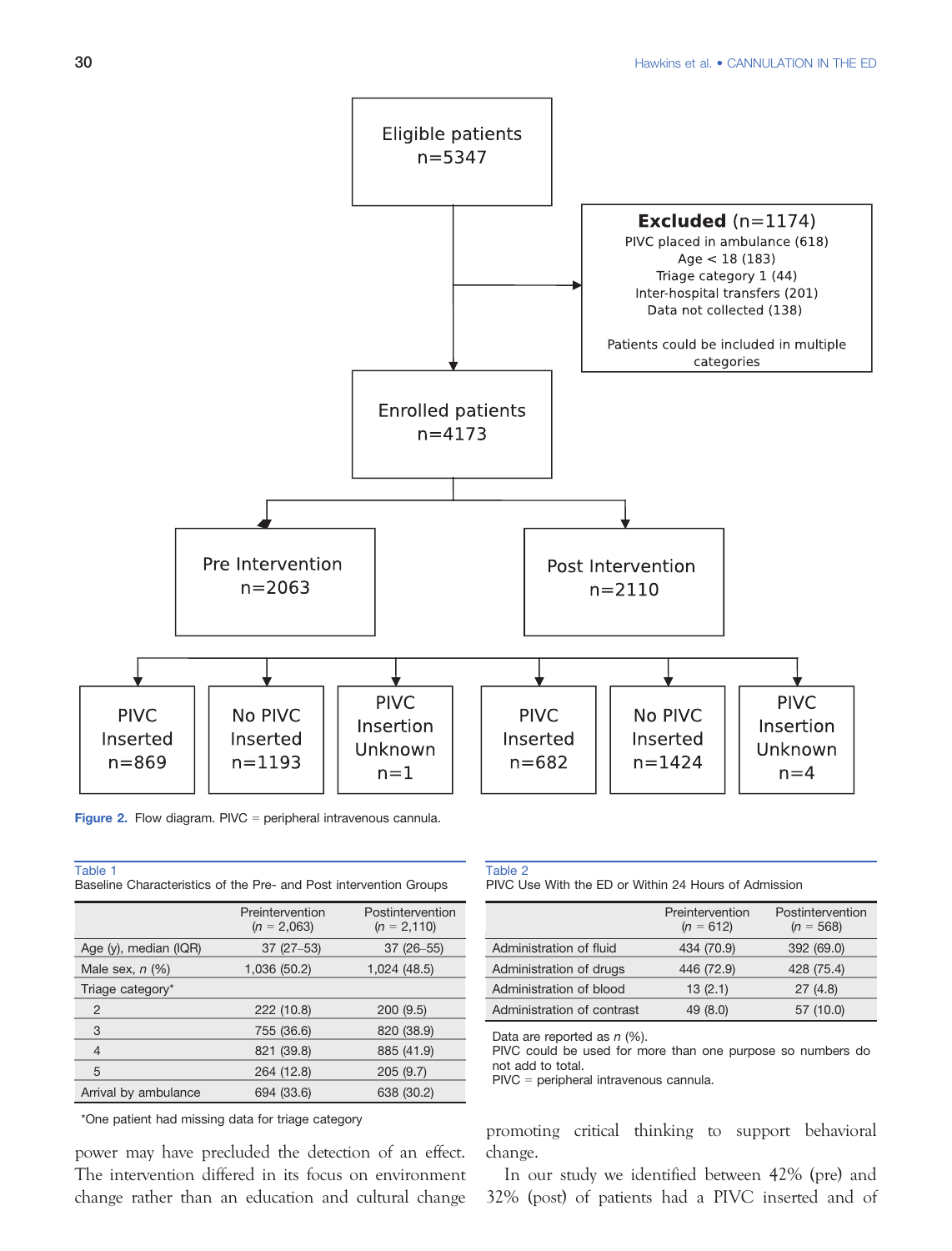| Table 3<br>Within-trial Cost Analysis, in Australian Dollars (2016 Terms) |                         |
|---------------------------------------------------------------------------|-------------------------|
| Number of ED presentations<br>post intervention                           | 2.110                   |
| $\mathbb{R}^{16}$ and $\mathbb{R}^{16}$                                   | $0.0011107 \cdot 0.001$ |

| Difference in PIVC insertion<br>rate, % (95% CI)              | $-9.8\%$ (-12.7 to $-6.8\%$ ) |
|---------------------------------------------------------------|-------------------------------|
| Number of fewer PIVCs<br>inserted, mean (95% CI)              | 207 (143 to 268)              |
| Average cost per PIVC<br>inserted, mean (bootstrap<br>95% CI) | \$22.79 (\$19.35 to \$26.23)  |
| Saving over the post<br>intervention trial period             | \$4,718 (\$3,126 to \$6,309)  |

PIVC = peripheral intravenous cannula.

these 70% (pre) and 83% (post) were used. These figures differ from the only other ED study that reported PIVC insertion in 16% of the cohort and a usage rate of 50%.<sup>3</sup> Given this study's retrospective chart review design with reliance on documentation of cannula insertion, these results must be interpreted with caution. Examination of a chart for evidence of insertion is likely to identify PIVC that have been accessed for therapy. Evidence of PIVC insertion may be difficult to identify as documentation is poor. Results identified in prospective studies outside the ED setting are more in keeping with our findings. A study of 1,000 general medical patients identified that 67% of PIVC were used.19 Another study in an acute medical admission unit found that 80% of patients received a PIVC and of these  $66\%$  were used.<sup>20</sup>

#### LIMITATIONS

We acknowledge that our study has limitations. Influences such as rotations of new staff may have contributed to changes in PIVC use. We did not collect data on the number of patients who had a PIVC subsequently inserted as an inpatient, making it unclear whether PIVC insertion was avoided or merely delayed for some patients. Given that only 20% of patients without a PIVC were admitted, insertion in the ward is likely to be a rare event. Further, while there is a risk that patients without a PIVC may have a decline in their clinical status, emergency clinicians can identify this change and are trained to insert a PIVC in emergency circumstances. Evidence suggests that placing cannulas "just in case" potentially exposes patients to infection and this is more harmful than their risk of deterioration without a cannula.

The cost of separate venesection was not included in the analysis. We did not tailor our intervention to optimize use of oral therapies nor did we attempt to reduce avoidable intravenous therapies. While cost of venesection and use of alternative therapies are important to consider, they were outside the scope of this study. Future studies that examine 1) use of oral therapies and 2) reducing unnecessary intravenous tests and therapies are needed.

### **CONCLUSIONS**

Peripheral intravenous cannula insertion can be reduced using a multimodal approach designed to support critical thinking and promote clinically appropriate peripheral intravenous cannula insertion and use.

We acknowledge Royal Brisbane and Women's Hospital emergency staff for their support and participation in the study. Thank you to Paul Scuffham for assistance with health economics. Thank you to Niicole Marsh and Sara Berndt for operational assistance. We also thank staff who assisted with data collection: Angie Hills, Emma Williamson, Rachel Collins, Emily Ragus, Lisa Jenkins, Rachel Lock, Emily Brownlee, Kate Noakes, YuChen Hsu, Brandon Allwood, Eileen Harrington, Louise Moloney, Taylor Woods, Stephanie Saville, Hannah Cumming, Linley Johnson, Star Hizon, Sam Brookfield, Megan Flannery, and Emily Dalton.

#### **References**

- 1. Carr PJ, Rippey JC, Cooke ML, et al. Development of a clinical prediction rule to improve peripheral intravenous cannulae first attempt success in the emergency department and reduce post insertion failure rates: the Vascular Access Decisions in the Emergency Room (VADER) study protocol. BMJ Open 2016;6:e009196.
- 2. Decker K, Ireland S, O'Sullivan L, et al. Peripheral intravenous catheter insertion in the emergency department. Australas Emerg Nurs J 2016;19:138–42.
- 3. Limm EI, Fang X, Dendle C, Stuart RL, Egerton Warburton D. Half of all peripheral intravenous lines in an Australian tertiary emergency department are unused: pain with no gain? Ann Emerg Med 2013;62:521–5.
- 4. Goransson KE, Johansson E. Indication and usage of peripheral venous catheters inserted in adult patients during emergency care. J Vasc Access 2011;12:193–9.
- 5. Abbas SZ, Klass de Vries TK, Shaw S, Abbas SQ. Use and complications of peripheral vascular catheters: a prospective study. Br J Nurs 2007;16:648.
- 6. Velasco Diaz L, Fernandez Gonzalez B, Garcia Rios S, Hernandez del Corro E. The evaluation of unnecessary venous access ports in an emergency service. Med Clin (Barc) 2000;114:89–90.